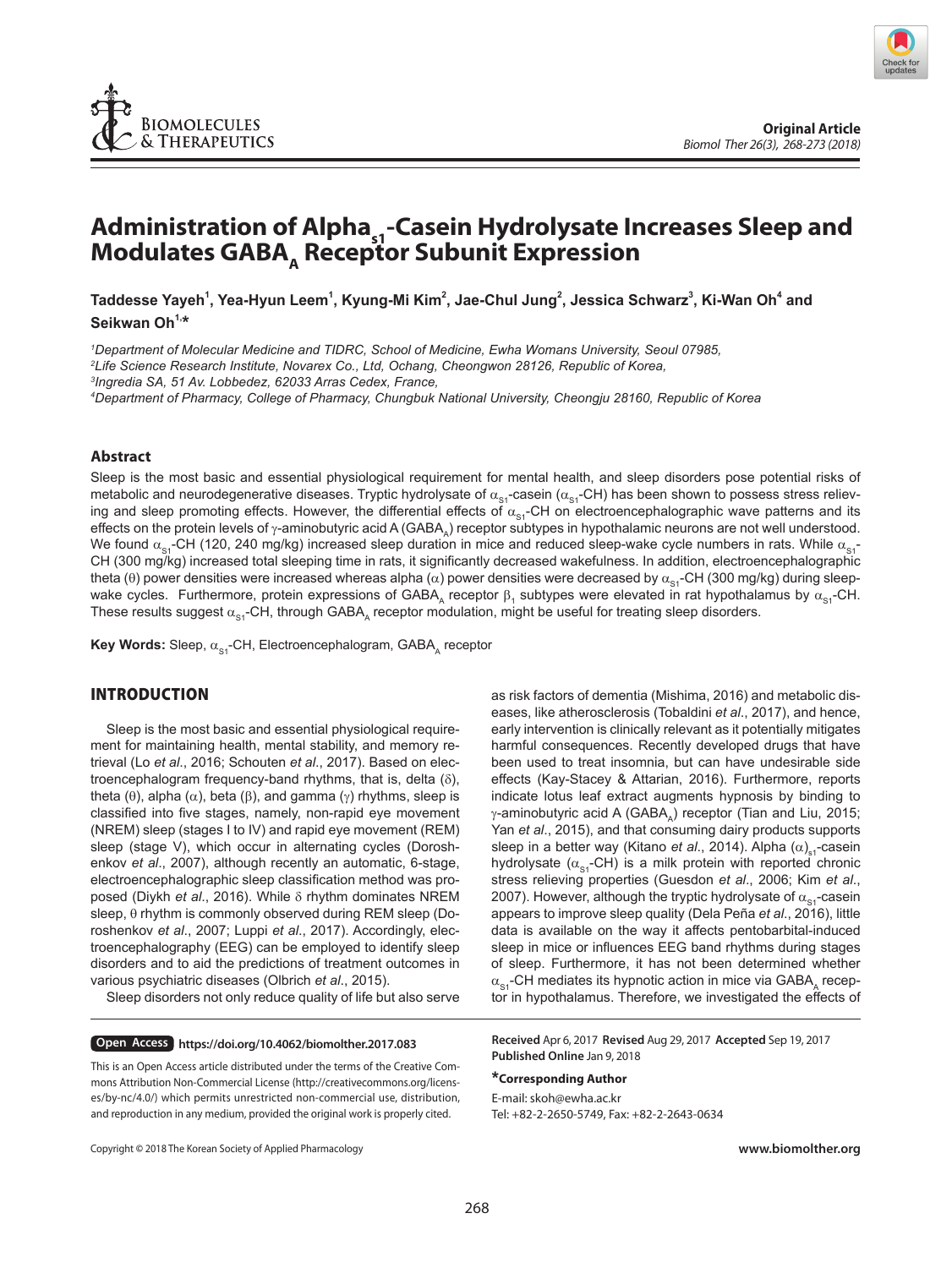$\alpha_{s}$ -CH on sleep duration, sleep quality as determined by electroencephalography, and on the protein expression of GABA receptor subunits ( $α1$ ,  $β1$ ,  $γ3$ ) in the rat hypothalamus.

## MATERIALS AND METHODS

#### **Chemicals**

Bovine  $\alpha_{\rm{S1}}$ -casein hydrolysate ( $\alpha_{\rm{S1}}$ -CH), commercialized as Lactium®, was obtained from Ingredia (Arras, France). Pentobarbital sodium was obtained from Hanlim Pharm (Seoul). Diazepam and other chemicals were purchased from Sigma-Aldrich (St. Louis, MO, USA).

#### **Animals and treatments**

Male C57BL/6 mice (28-30 g) and Sprague-Dawley rats (male, 260-280 g) were purchased from the Orient Bio (Seoul, Korea) and allowed free access to water and food. Mice were grouped into six per cage, and maintained in an ambient atmosphere at 23°C under a 12 h diurnal light cycle. Rodents were divided into groups: 6 groups of mice for sleep testing, 3 groups of rats for EEG recording, and 3 groups of rats for western blotting. All behavioral experiments were carried out in a nearby room maintained where under the same environmental conditions. Experiments were conducted according to Animal Care and Use Guidelines of the School of Medicine, Ewha Womans University, Korea.

Mice were given a single dose (30-240 mg/kg, p.o.) of  $\alpha_{\text{S1}}$ -CH or saline 30 min prior to an injection of pentobarbital sodium (42 mg/kg, i.p.) to determine the onset and duration of sleep, as previously described by Ma *et al*. (2009) with slight modification. Time elapsed between disappearance (sleep onset) and reappearance of righting reflex (up to a maximum of 2 h) was defined as sleep duration. Experiments were performed in mouse cages with aspen bedding. Animals that did not sleep within 15 min after pentobarbital injection were excluded. Rats were treated with  $\alpha_{s1}$ -CH (150 or 300 mg/kg) orally once per day for 3 days before electroencephalography (EEG) or western blotting. EEG recordings were started at 2 hrs after last treatment, and hypothalami were collected at 6 hrs after last treatment for western blotting.

#### **Electroencephalography**

Rats were anesthetized with pentobarbital (50 mg/kg, i.p.) and a transmitter was implanted for EEG recording via telemetry as previously described (Sanford *et al*., 2006). Briefly, in each case, the body of the transmitter was subcutaneously implanted just posterior to the scapula using three sutures for stabilization. The transmitter electrodes were led subcutaneously to the skull, and their bare ends were placed in contact with the dura through holes in the skull. Electrodes were anchored to the skull with screws and dental cement. All surgical procedures were performed stereotaxically under aseptic conditions.

For telemetric recording of cortical EEG signals, transmitter gain was set at -0.5/+0.5 volts per unit. Raw output signals, which ranged from 0.5 to 0.0 Hz, were processed using a Data Sciences analog converter and routed to an analog-to-digital (AD) converter (Eagle PC30, Data Sciences International, St. Paul, MN, USA), which digitized EEG and activity signals. Subsequently data were transferred to a computer and graphically displayed. An on-line fast Fourier transformation (FFT)

program was used to analyze EEG data and generate power density values from 0.0 to 20.0 Hz at a resolution of 0.5 Hz. FFT data were further averaged between 0 to 20 Hz at 10-s intervals. Sleep data and FFT results were saved to hard disk every 10 s for additional off-line analysis. Number of animal movements related to telemetry receiver generated transistortransistor logic pulses were viewed as measures of activity. Data were gathered on the 1st and 3rd days after  $\alpha_{s}$ -CH treatment and percentage power densities were calculated. EEG signals were measured for 6 hrs between 11:00 am 5:00 pm. Each group contained 5-6 rats.

#### **Determination of sleep behaviors using EEG signals**

Times elapsed in wakefulness, NREM sleep, or REM sleep was determined using digitized data using animal sleep analysis software Sleep-Sign 2.1 (Kissei Comtec, Matsumoto, Japan). Briefly, this software identifies wakefulness as highfrequency, low-amplitude EEG, NREM sleep as spikes interspersed with slow waves, and REM sleep as δ-waves (0.75 to 4.0 Hz) with θ-wave activity (5.0 to 9.0 Hz) of peak frequency 7.5 Hz.

#### **Western blotting**

Six hrs after the last administration of  $\alpha_{\rm{S1}}$ -CH, rats were decapitated and brains were quickly removed and chilled in ice-cold saline. Coronal sections were obtained using a rodent brain matrix (ASI Instruments, Warren, MI, USA). Hypothalami were dissected out, immediately frozen on dry ice, and stored at -80°C. Frozen tissue samples were homogenized in PRO-PREP protein-extraction solution (Intron Biotechnology Inc., Seongnam, Korea) and centrifuged at 13,000 rpm at 4°C for 20 min. Protein concentrations in supernatants were determined and 40 μg aliquots were subjected to polyacrylamide gel electrophoresis. Proteins were then transferred to polyvinylidene fluoride membranes (Hybond-P; GE Healthcare, Amersham, UK) using a wet transfer system, and membranes were incubated with one of the following primary antibodies: rabbit anti-GABA,  $\alpha$ 1 polyclonal antibody (diluted 1:2,000 in TBS containing 0.5% Tween 20; Abcam, Cambridge, UK); rabbit anti-GABA, β1 polyclonal antibody (diluted 1:2,500 in TBS containing 0.5% Tween 20); rabbit anti-GABA, γ3 polyclonal antibody (diluted 1:2,500 in TBS containing 0.5% Tween 20); rabbit anti-glutamic acid decarboxylase (GAD) polyclonal antibody (diluted 1:2,000 in TBS containing 0.5% Tween 20); and β-actin antibody. Membranes were then washed and incubated with the horseradish peroxidase-conjugated goat anti-rabbit secondary antibody (diluted 1:3,000 in TBS containing 0.5% Tween20). Immunoreactive bands were developed using a chemiluminescence detection kit (Roche Diagnostics, Mannheim, Germany) and quantitative analysis was performed by densitometric scanning.

#### **Statistical analysis**

Sleep onset and duration data were analyzed using analysis of variance (ANOVA). The Newman-Keuls test was used to perform intergroup comparisons. Values were expressed as means ± SEM, and statistical significance was accepted for *p* values <0.05.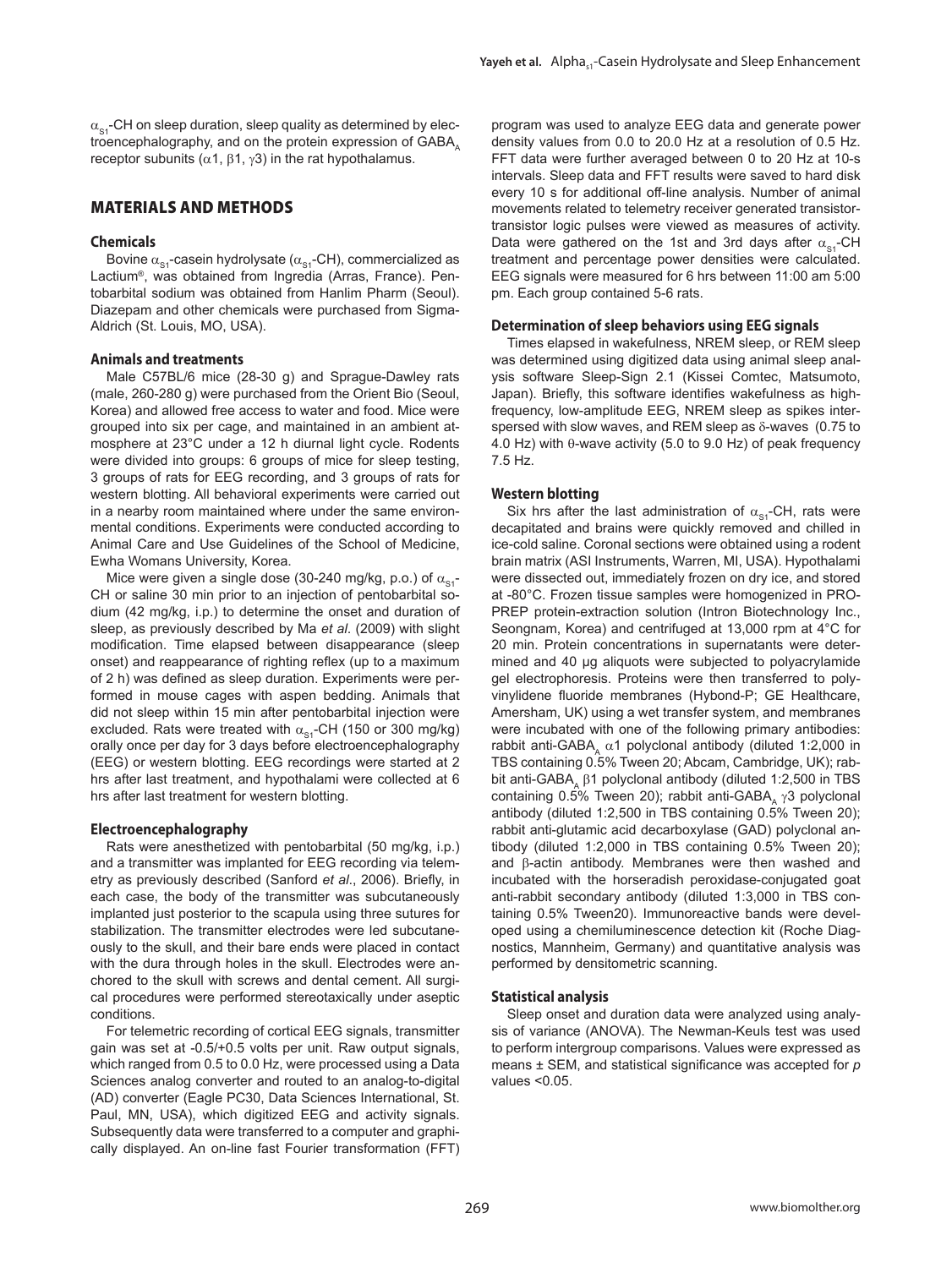

**Fig. 1.** Effects of α<sub>s1</sub>-CH on the onset and duration of sleep in pentobarbital-treated mice. Mice were food-deprived for 12 h prior to being treated with  $\alpha_{s1}$ -CH (30-240 mg/kg) or diazepam (DZP, 1mg/kg, i.p.). Sleep latency (A) and total sleeping time (B) were recorded for 120 min after injecting pentobarbital (42 mg/kg, i.p). Columns contain mean values and SEMs (n=8-10) as determined by ANOVA. Comparisons were made using the Newman-Keuls test. \**p*<0.05, \*\**p-*values of <0.01 were considered significant as compared with pentobarbital-treated controls.

#### RESULTS

#### Pretreatment with α<sub>s1</sub>-CH prolonged sleep duration in **mice**

It has been demonstrated  $\alpha_{s1}$ -casein hydrolysate protects rat from chronic mild stress-induced sleep disorders (Guesdon *et al.*, 2006). In our preliminary experiment,  $\alpha_{\text{eq}}$ -CH showed an anxiolytic effect at relatively low doses (25, 50 mg/kg) in mice (data not shown). Therefore, we investigated whether  $\alpha_{\rm sd}$ -CH improves sleep duration in pentobarbital-treated mice. Mice treated with  $\alpha_{\rm s1}$ -CH in the dose range 30-240 mg/kg tended to have lower sleep-onset times (Fig. 1A). However, this effect of  $\alpha_{\rm sd}$ -CH was not significant as compared with pentobarbital controls. Diazepam (1 mg/kg, i.p.) exhibited significantly earlier sleep-onset times than that of control after pentobarbital treatment. One-way ANOVA showed significant differences in sleep induction between control and diazepam group [F (5,50)=5.0, *p*<0.01]. In contrast, the duration of sleep significantly elevated when mice were treated with  $\alpha_{\rm{S1}}$ -CH at higher doses (120 or 240 mg/kg, p.o.) [F (5,51)=15.02, *p*<0.01] (Fig. 1B).

# Rats pretreated with α<sub>s1</sub>-CH had fewer sleep-wake cycles

Sleep-wake cycle disruption has been associated with stress, which suggests that reducing the number of sleepwake cycles may provide relief from neurodegenerative diseases (Cedernaes *et al*., 2017). Therefore, we investigated whether  $\alpha_{\rm{S1}}$ -CH could reduce the number of sleep-wake cycle disruptions in rats. In the preliminary test, administration of  $\alpha_{s}$ -CH at doses of 50 or 100 mg/kg did not significant affect sleep/wake cycles or EEG patterns in rats, and thus, the dose of  $\alpha_{\rm{S1}}$ -CH was increased to 150 or 300 mg/kg. We found  $\alpha_{\rm{S1}}$ -CH at 300 mg/kg significantly reduced the number of sleepwake cycles by ~50% (Fig. 2). Furthermore, total time awake was reduced by  $\alpha_{s1}$ -CH pretreatment and total asleep was increased (Fig. 3). Although REM sleep was decreased and NREM sleep was increased after treatment with  $\alpha_{\rm sd}$ -CH, no significant differences were found between treatment groups (Fig. 3).



**Fig. 2.** Effects of  $\alpha_{s1}$ -CH on sleep-wake counts.  $\alpha_{s1}$ -CH (150, 300 mg/kg) was orally administered to rats once daily for 3 days. Sleep-wake cycles were measured by EEG for 6 hrs and analyzed using Sleep Sign 2.1 software. Values were compared using the Newman-Keuls test. Column contain mean values and SEMs (n=5- 6). \**p*-values of <0.05 were considered significant as compared with naïve controls.



**Fig. 3.** Differential effects of α<sub>s1</sub>-CH on sleeping stages in rats. Wakefulness, total sleep, REM sleep, and NREM sleep were determined after administering  $\alpha_{s1}$ -CH (150, 300 mg/kg) orally to rats once daily for 3 days. Sleeping was determined using telemetric cortical EEG records and analyzed using Sleep Sign2.1 software. To compare each group versus naïve control, we used the Newman-Keuls test. Columns represent mean values and SEMs (n=5- 6). \**p*<0.05 compared with naïve controls.

# The effect of α<sub>ς</sub>,-CH on frequency bands of EEG during **sleep-wake cycles**

Protein  $\alpha_{s1}$ -CH (150 or 300 mg/kg, p.o.) was administered to rats once per day for 3 days. Wakefulness, REM sleep and NREM sleep were monitored using the power densities of delta ( $\delta$ ), theta ( $\theta$ ), and alpha ( $\alpha$ ) frequency bands in rats treated without or with  $\alpha_{\rm st}$ -CH (150 or 300 mg/kg). Whereas the percentage of  $\theta$  power density was significantly increased by treatment with  $\alpha_{s1}$ -CH (300mg/kg) in sleep-wake cycles,  $\delta$ frequency bands showed negligible differences. On the other hand, treatment with  $\alpha_{\rm{S1}}$ -CH at 300 mg/kg decreased the percentage of  $\alpha$  power density (Fig. 4).

#### $\alpha_{\mathsf{s}\mathsf{1}}$ -CH modulated the expression levels of  $\beta_{\mathsf{1}}$  and  $\gamma^3$ subtypes of GABA, receptor in the rat hypothalamus

GABA, receptor subtypes in neuronal tissue have been reported to be targets for insomnia treatment (Luppi *et al*., 2017). We investigated whether the protein expressions of the GABA<sub>A</sub> receptor subunits  $\alpha_1$ ,  $\beta_1$ , and  $\gamma^3$  were modulated in the hypothalami of rats treated with  $\alpha_{s_1}$ -CH. Treatment using  $\alpha_{\rm s1}$ -CH at 150 mg/kg or 300 mg/kg increased the protein expression of  $\beta_1$ , but the protein expression level of  $\alpha_1$  and glutamic acid decarboxylase (GAD $_{65/67}$ ; catalyzes the formation of GABA in neuronal tissues) were unaltered (Fig. 5). Although the level of  $\gamma_3$  tended to be elevated by  $\alpha_{s_1}$ -CH treatment, this was not statistically significant.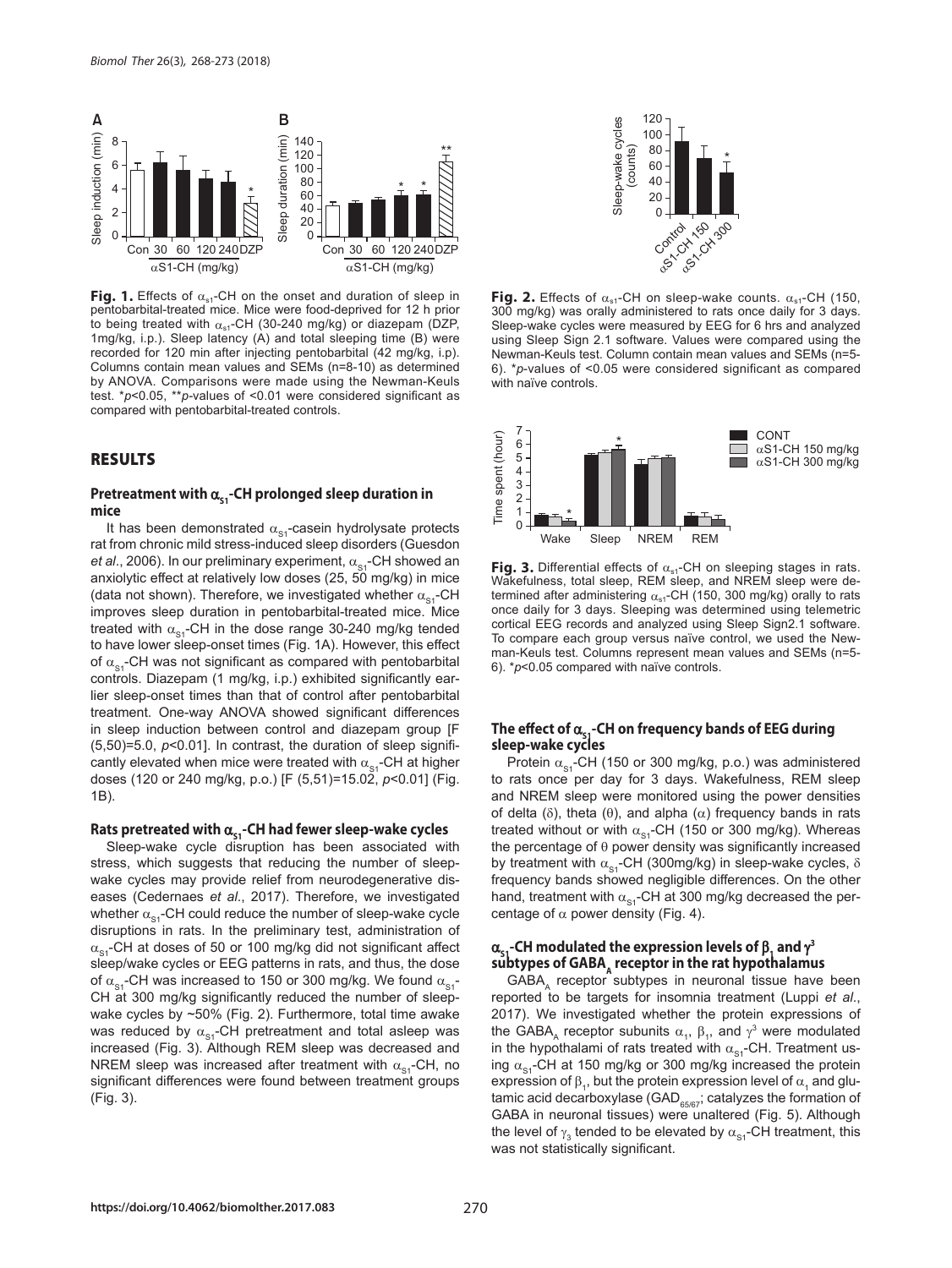

**Fig. 4.** The effects of α<sub>s1</sub>-CH on EEG power densities during wakefulness (A), REM sleep (B) and NREM sleep (C) in rats. α<sub>s1</sub>-CH (150, 300 mg/kg) was orally administrated to rats once daily for 3 days. Power densities were classified as δ-wave, θ-wave, and α-wave densities. The Newman-Keuls test was used to compare groups versus the naïve control group. Columns represent mean values and SEMs (n=5-6). *p*-values of <0.05 or <0.01 were considered significant (as indicated by \* or \*\*, respectively).



**Fig. 5.** Modulation of glutamic acid decarboxylate (GAD) and GA- $\overline{BA}_A$  receptor subunits in the rat hypothalamus by  $\alpha_{s1}$ -CH (150, 300 mg/kg). After three days of consecutive treatment by  $\alpha_{s1}$ -CH, hypothalamic tissues were isolated, homogenized, and immunoblotted. Immunoreactive band intensities were measured by densitometry. Protein levels were normalized versus GAPDH. Columns contain mean values and SEMs (n=3). The Newman-Keuls test was used to compare groups versus the naïve control group. \**p*-values of < 0.05 were considered significant.

# **DISCUSSION**

Considering the importance of nutrition-based hypnosis over that of recently developed drugs with undesired side effects, our report on  $\alpha_{\rm{S1}}$ -CH has merit with respect to prolonged duration of sleep, and fewer sleep-wake cycles, which suggests a new avenue for developing alternative therapeutic options against the insomnia experienced during stressful conditions. Sleep disorders are associated not only with mental problems (Yu *et al*., 2013) but are also linked to various health conditions, such as, metabolic disease and reduced testosterone levels accompanied by altered sexual behavior (Alvarenga *et al*., 2015). Recently, a disordered protein architecture of receptors was suggested to be related to sleep problems (Tou and Chen, 2014), which implies a complex mechanism underlies insomnia. Several drugs that ameliorate insomnia have been developed, but many are associated with unwanted side

effects (Kripke, 2016; Sirdifield *et al*., 2017). Alternative options have been sought, such as, acupuncture (Lee and Lim, 2016) and the use of natural products (Shi *et al*., 2014). Milk contains a wide variety of bioactive peptides, including those in tryptic hydrolysate of  $\alpha_{\rm st}$ -casein, which has been reported to modulate the architecture of sleep (Dela Peña *et al*., 2016).

Little is known of EEG band rhythms and membrane receptor expressions in hypothalamic neurons, and EEG parameters are considered essential during sleep examinations and are used to evaluate sleep patterns or problems. Therefore, we investigated the effects of  $\alpha_{\rm{S1}}$ -casein in mouse model of pentobarbital-induced sleep .

We found  $\alpha_{s1}$ -CH (30-240 mg/kg) did not modulate sleep onset, but that at 120 or 240 mg/kg it prolonged sleep duration in mice. Similarly,  $\alpha_{\rm{S1}}$ -CH at 300 mg/kg reduced the number of sleep-wake counts nearly by a half in rats. Moreover, total sleeping time was increased but wakefulness was diminished by  $\alpha_{\rm ss}$ -CH at 300 mg/kg. Together, these findings strongly support previous findings that suggested the tryptic hydrolysate of  $\alpha_{s}$ -casein had sleep promoting properties. Pena *et al*. also showed that EEG δ waves increased in NREM sleep whereas α waves decreased (Dela Peña *et al*., 2016). In the present study, we also found the power density of  $\theta$  waves were significantly increased and  $\alpha$  densities significantly decreased by  $\alpha_{s1}$ -CH (300 mg/kg) in rats. It has been known  $\delta$ waves are slow waves related to the governance of sleep, and that  $\alpha$  waves are high frequency waves related to sedatives and hypnotics (Stahl, 2008). Interestingly, it was reported that δ rhythm is predominantly seen during NREM sleep in contrast to θ rhythm, which is usually observed during REM sleep (Luppi *et al*., 2017). In general, in our EEG signals, θ waves were significantly enhanced during REM sleep, NREM sleep, and wakefulness when rats were treated with  $\alpha_{\rm{S1}}$ -CH (300 mg/ kg), which indicates higher concentrations of  $\alpha_{\rm{S1}}$ -CH influence EEG signals. In contrast to  $\theta$  rhythms,  $\alpha$  rhythms are present during waking (Doroshenkov *et al*., 2007), and in the present study were found to be decreased by pretreatment with  $\alpha_{\rm{st}}$ -CH at higher concentration (300 mg/kg). This result may seem contradictory given the aforementioned EEG patterns of REM and NREM, and we cannot provide an explanation for this result. However, Rajaratnam *et al*. showed that melatonin administration does not significantly change  $\delta$  or  $\alpha$  activities in man (Rajaratnam *et al*., 2004), and suggested melatonin facilitates rather than induces sleep. This might also be the case for  $\alpha_{\rm cl}$ -CH.

Despite controversies regarding the properties, functions,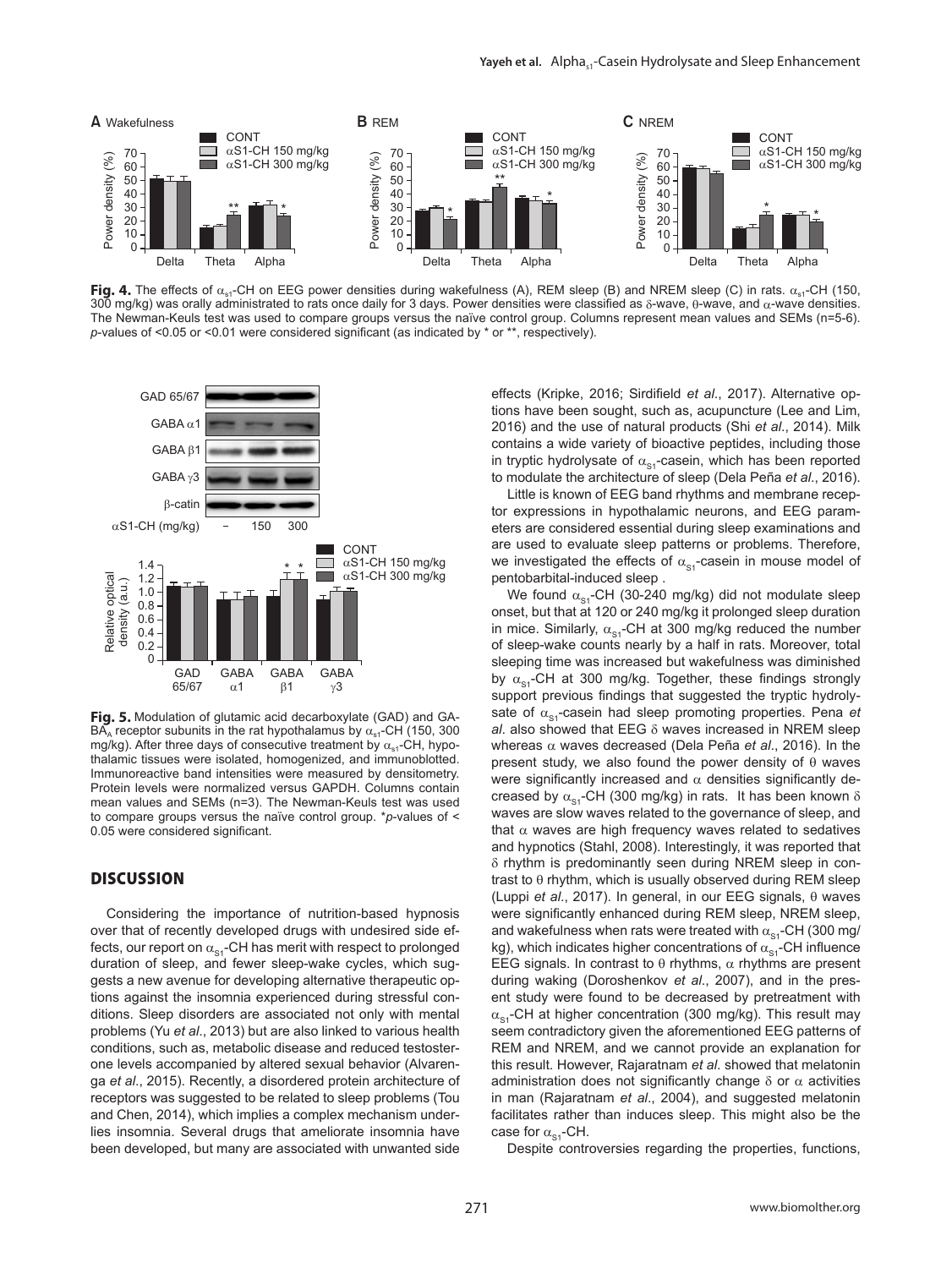and subunit arrangements of GABA, receptors, they have been established to be pentameric ligand-gated channels that negatively mediate neurotransmission in the central nervous system, (Puthenkalam *et al*., 2016; Wongsamitkul *et al.*, 2016). Dela Peña et al. (2016) suggested GABA, receptor subunits play a role in mediating  $\alpha_{\rm s1}$ -CH induced sleeping based on results obtained using bicuculline, a competitive GABA, receptor antagonist, and that the dose-dependent increase in chloride ion influx induced by  $\alpha_{\rm sd}$ -CH in cultured human neuroblastoma cells was blocked by bicuculline. In the present study, we found the protein expression of the  $\boldsymbol{\beta}_1$  receptor subunit of GABA, was increased in the hypothalami of rats treated with  $\alpha_{s1}$ -CH (150, 300 mg/kg), but that  $\alpha$ 1 and GAD<sub>65/67</sub> protein levels were unchanged. The activation of GAD plays an important role in the GABAergic system because GABA is generated from glutamate by the action of GAD. In the present study, protein levels of GAD<sub>65/67</sub> were unaltered by  $\alpha_{\rm{S1}}$ -CH administration, suggesting  $\alpha_{s1}$ -CH might not modulate GABA generation. Nevertheless, our report indicates the importance of  $β_1$  subunits of GABA<sub>A</sub> receptor in  $α_{s1}$ -CH enhanced sleep, though further studies are warranted on receptor subtypes and their arrangements in GABA, receptor (Mohler et al., 2005; Wongsamitkul *et al*., 2016), especially since Liang and Marks (2014) observed the involvement of the GABA<sub>A</sub>  $\gamma^2$  receptor subunit in REM sleep.

In the present study, we found  $\alpha_{s1}$ -CH significantly enhanced pentobarbital-induced sleep duration in mice, increased total sleep, and EEG  $θ$  wave during sleep in rats. Given increased protein expressions of GABA, receptor  $\beta_1$ subunits after  $\alpha_{s1}$ -CH treatment observed in rats, further work is required to explore other GABA, receptor subtypes and their arrangements to clearly delineate the sleep-enhancing effect of  $\alpha_{\rm sc}$ -CH. Nonetheless, our findings suggest  $\alpha_{\rm sc}$ -CH dietary supplementation could be deployed to treat sleep disorders.

# ACKNOWLEDGMENTS

This research was supported by a grant from the National Research Foundation of Korea (NRF) funded by the Korean Ministry of Science, ICT & Future Planning (MRC, 2010- 0029355) and by the Chungbuk Bio International R&D Project (2014-1-01).

#### **REFERENCES**

- Alvarenga, T. A., Hirotsu, C., Mazaro-Costa, R., Tufik, S. and Andersen, M. L. (2015) Impairment of male reproductive function after sleep deprivation. *Fertil. Steril.* **103**, 1355-1362.
- Cedernaes, J., Osorio, R. S., Varga, A. W., Kam, K., Schioth, H. B. and Benedict, C. (2017) Candidate mechanisms underlying the association between sleep-wake disruptions and Alzheimer's disease. *Sleep Med. Rev.* **31**, 102-111.
- Diykh, M., Li, Y. and Wen P. (2016) EEG sleep stages classification based on time domain features and structural graph similarity. *IEEE Trans. Neural Syst. Rehabilit. Eng.* **24**, 1159-1168.
- Doroshenkov, L. G., Konyshev, V. A. and Selishchev, S. V. (2007) Classification of human sleep stages based on EEG processing using hidden Markov models. *Med. Tekh.* **(1)**, 24-28.
- Guesdon, B., Messaoudi, M., Lefranc-Millot, C., Fromentin, G., Tome, D. and Even, P. C. (2006) A tryptic hydrolysate from bovine milk alphaS1-casein improves sleep in rats subjected to chronic mild stress. *Peptides* **27**, 1476-1482.
- Kay-Stacey, M. and Attarian, H. (2016) Advances in the management of chronic insomnia. *BMJ* **354**, i2123.
- Kim, J. H., Desor, D., Kim, Y. T., Yoon, W. J., Kim, K. S., Jun, J. S., Pyun, K. H. and Shim, I. (2007) Efficacy of alphas1-casein hydrolysate on stress-related symptoms in women. *Eur. J. Clin. Nutr.* **61**, 536-541.
- Kitano, N., Tsunoda, K., Tsuji, T., Osuka, Y., Jindo, T., Tanaka, K. and Okura, T. (2014) Association between difficulty initiating sleep in older adults and the combination of leisure-time physical activity and consumption of milk and milk products: a cross-sectional study. *BMC Geriatr.* **14**, 118.
- Kripke, D. F. (2016) Hypnotic drug risks of mortality, infection, depression, and cancer: but lack of benefit. *F1000Res* **5**, 918.
- Lee, S. H. and Lim, S. M. (2016) Acupuncture for insomnia after stroke: a systematic review and meta-analysis. *BMC Complement. Altern. Med.* **16**, 228.
- Liang, C. L. and Marks, G. A. (2014) GABA, receptors are located in cholinergic terminals in the nucleus pontis oralis of the rat: implications for REM sleep control. *Brain Res.* **1543**, 58-64.
- Lo, J. C., Chong, P. L., Ganesan, S., Leong, R. L. and Chee, M. W. (2016) Sleep deprivation increases formation of false memory. *J. Sleep Res.* **25**, 673-682.
- Luppi, P. H., Peyron, C. and Fort, P. (2017) Not a single but multiple populations of GABAergic neurons control sleep. *Sleep Med. Rev.*  **32**, 85-94.
- Ma, H., Kim, C. S., Ma, Y., Nam, S. Y., Kim, D. S., Woo, S. S., Hong, J. T. and Oh, K. W. (2009) Magnolol enhances pentobarbital-induced sleeping behaviors: possible involvement of GABAergic systems. *Phytother. Res.* **23**, 1340-1344.
- Mishima, K. (2016) Sleep problem as a prodrome and risk factor for dementia. *Brain Nerve* **68**, 779-791.
- Mohler, H., Fritschy, J. M., Vogt, K., Crestani, F. and Rudolph, U. (2005) Pathophysiology and pharmacology of GABA, receptors. *Handb. Exp. Pharmacol.* **(169)**, 225-247.
- Olbrich, S., van Dinteren, R. and Arns, M. (2015) Personalized Medicine: Review and perspectives of promising baseline EEG biomarkers in major depressive disorder and attention deficit hyperactivity disorder. *Neuropsychobiology* **72**, 229-240.
- Dela Peña, I. J., Kim, H. J., de la Peña, J. B., Kim, M., Botanas, C. J., You, K. Y., Woo, T., Lee, Y. S., Jung, J.-C., Kimand, K.-M. and Cheong, J. H. (2016) A tryptic hydrolysate from bovine milk  $\alpha$ casein enhances pentobarbital-induced sleep in mice via the GA-BAA receptor. *Behav. Brain Res.* **313**, 184-190.
- Puthenkalam, R., Hieckel, M., Simeone, X., Suwattanasophon, C., Feldbauer, R. V., Ecker, G. F. and Ernst, M. (2016) Structural studies of  $GABA_A$  receptor binding sites: Which experimental structure tells us what? *Front. Mol. Neurosci.* **9**, 44.
- Rajaratnam, S. M., Middleton, B., Stone, B. M., Arendt, J. and Dijk, D. J. (2004) Melatonin advances the circadian timing of EEG sleep and directly facilitates sleep without altering its duration in extended sleep opportunities in humans. *J. Physiol.* **561**, 339-351.
- Sanford, L. D., Yang, L., Liu, X. and Tang, X. (2006) Effects of tetrodotoxin (TTX) inactivation of the central nucleus of the amygdala (CNA) on dark period sleep and activity. *Brain Res.* **1084**, 80-88.
- Schouten, D. I., Pereira, S. I., Tops, M. and Louzada, F. M. (2017) State of the art on targeted memory reactivation: Sleep your way to enhanced cognition. *Sleep Med. Rev.* **32**, 123-131.
- Shi, Y., Dong, J. W., Zhao, J. H., Tang, L. N. and Zhang, J. J. (2014) Herbal insomnia medications that target GABAergic systems: A review of the psychopharmacological evidence. *Curr. Neuropharmacol.* **12**, 289-302.
- Sirdifield, C., Chipchase, S. Y., Owen, S. and Siriwardena, A. N. (2017) A systematic review and meta-synthesis of patients' experiences and perceptions of seeking and using benzodiazepines and Zdrugs: towards safer prescribing. *Patient* **10**, 1-15.
- Stahl, S.M. (2008) Disorders of sleep and wakefulness and their treatment. In: Stahl's Essential Psychopharamcology: Neuroscientific Basis and Practical Applications (N. Muntner, Ed.), pp. 815-862. Cambridge University Press, New York.
- Tian, J. and Liu, R. Q. (2015) Mutual information-based correlation analysis of herbs against insomnia. *Zhongguo Zhong Yao Za Zhi*  **40**, 3873-3877.